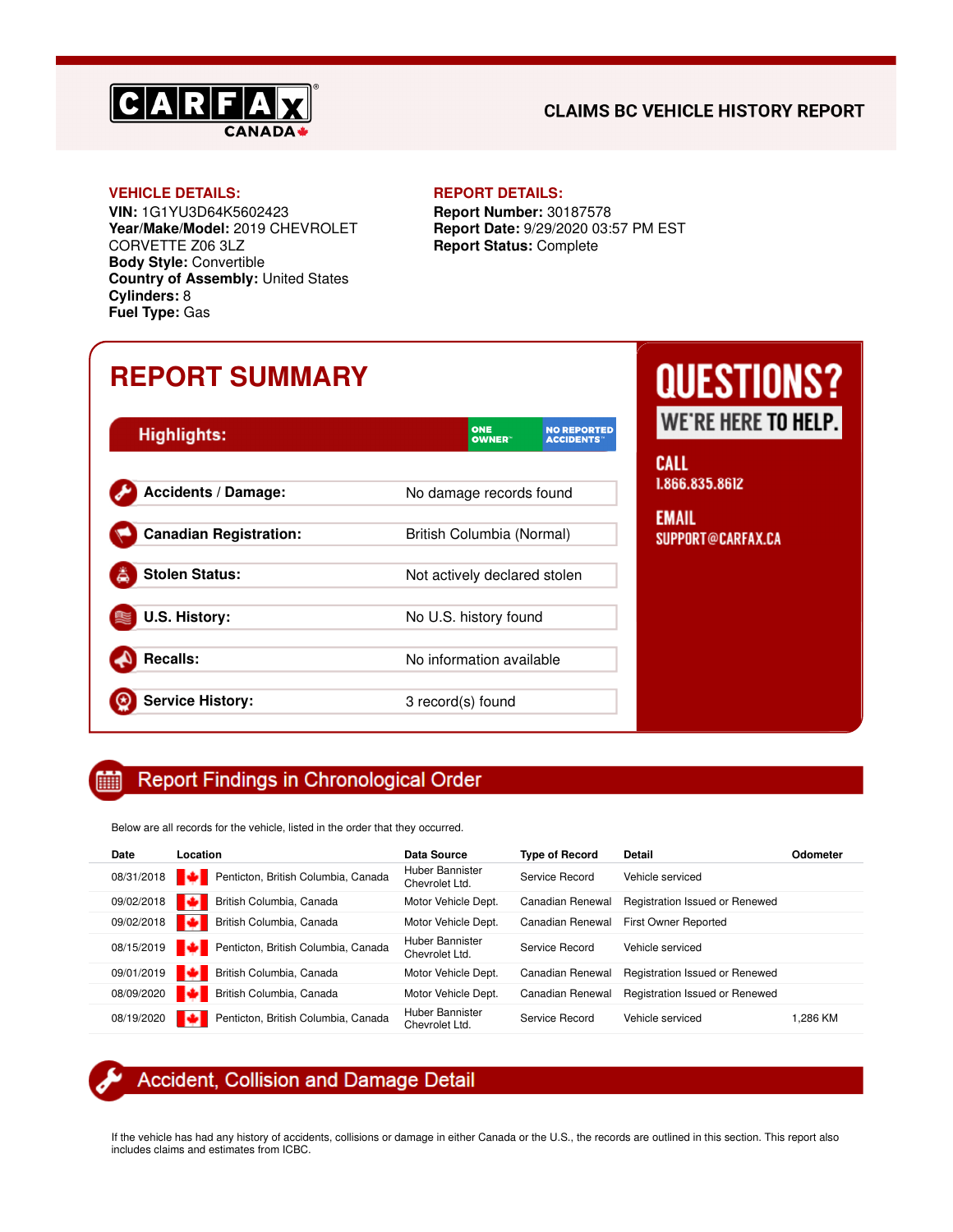#### **Police Reported Accidents**

| <b>Incident Date</b>                                                                                                                                                                                                 | Location                           |                                                                                                                                                           |                       | <b>Detail</b> |          |          |  |
|----------------------------------------------------------------------------------------------------------------------------------------------------------------------------------------------------------------------|------------------------------------|-----------------------------------------------------------------------------------------------------------------------------------------------------------|-----------------------|---------------|----------|----------|--|
|                                                                                                                                                                                                                      | No police reported accidents found |                                                                                                                                                           |                       |               |          |          |  |
|                                                                                                                                                                                                                      |                                    |                                                                                                                                                           |                       |               |          |          |  |
|                                                                                                                                                                                                                      | <b>Accident/Damage Estimates</b>   |                                                                                                                                                           |                       |               |          |          |  |
| Accident estimate records are generated by collision estimating facilities from the process of estimating the amount and extent of damage to a vehicle.<br>Estimates in some cases have associated insurance claims. |                                    |                                                                                                                                                           |                       |               |          |          |  |
| <b>Incident Date</b>                                                                                                                                                                                                 | Location                           | <b>Estimate Date</b>                                                                                                                                      | <b>Type of Record</b> | <b>Detail</b> | Amount   | Odometer |  |
| No estimates found                                                                                                                                                                                                   |                                    |                                                                                                                                                           |                       |               |          |          |  |
| <b>Insurance Claims</b><br>any other incidental damages.                                                                                                                                                             |                                    | The insurance claims identified in this report do not include any medical pay-outs, damage to other vehicles, damage to property, towing, rental cars, or |                       |               |          |          |  |
| <b>Incident Date</b>                                                                                                                                                                                                 | Location                           | <b>Type of Claim</b>                                                                                                                                      | Detail                | Amount        |          | Odometer |  |
| No claims found                                                                                                                                                                                                      |                                    |                                                                                                                                                           |                       |               |          |          |  |
| <b>Other Damage Records</b>                                                                                                                                                                                          |                                    |                                                                                                                                                           |                       |               |          |          |  |
| <b>Record Date</b>                                                                                                                                                                                                   | Location                           | <b>Type of Record</b>                                                                                                                                     |                       | Detail        | Odometer |          |  |

#### No other damage records found

## **Canadian Registration**

This section details where in Canada the vehicle is now or has ever been registered, as well as the status (Inspection Required, Normal, Non-repairable, Rebuilt, Salvage, Stolen) of the vehicle in those jurisdictions.

| <b>Jurisdiction</b>      | <b>Branding</b> | <b>Detail</b>                                                    |
|--------------------------|-----------------|------------------------------------------------------------------|
| Alberta                  | Not found       |                                                                  |
| <b>British Columbia</b>  | <b>NORMAL</b>   | This vehicle has been registered as Normal in this jurisdiction. |
| Manitoba                 | Not found       |                                                                  |
| New Brunswick            | Not found       |                                                                  |
| Newfoundland             | Not found       |                                                                  |
| Nova Scotia              | Not found       |                                                                  |
| Northwest Territories    | Not found       |                                                                  |
| Nunavut                  | Not found       |                                                                  |
| Ontario                  | Not found       |                                                                  |
| Prince Edward Island     | Not found       |                                                                  |
| Quebec                   | Not found       |                                                                  |
| Saskatchewan             | Not found       |                                                                  |
| <b>Yukon Territories</b> | Not found       |                                                                  |



## **Stolen Vehicle Check**

This section outlines data from the Canadian Police Information Centre (CPIC), which is operated by the RCMP under the stewardship of National Police Services, on behalf of the Canadian law enforcement community.

#### **Stolen Vehicle Check**

Not declared stolen.



If the vehicle has been imported, you will find the details below.

#### **Import Records**

No vehicle import records found